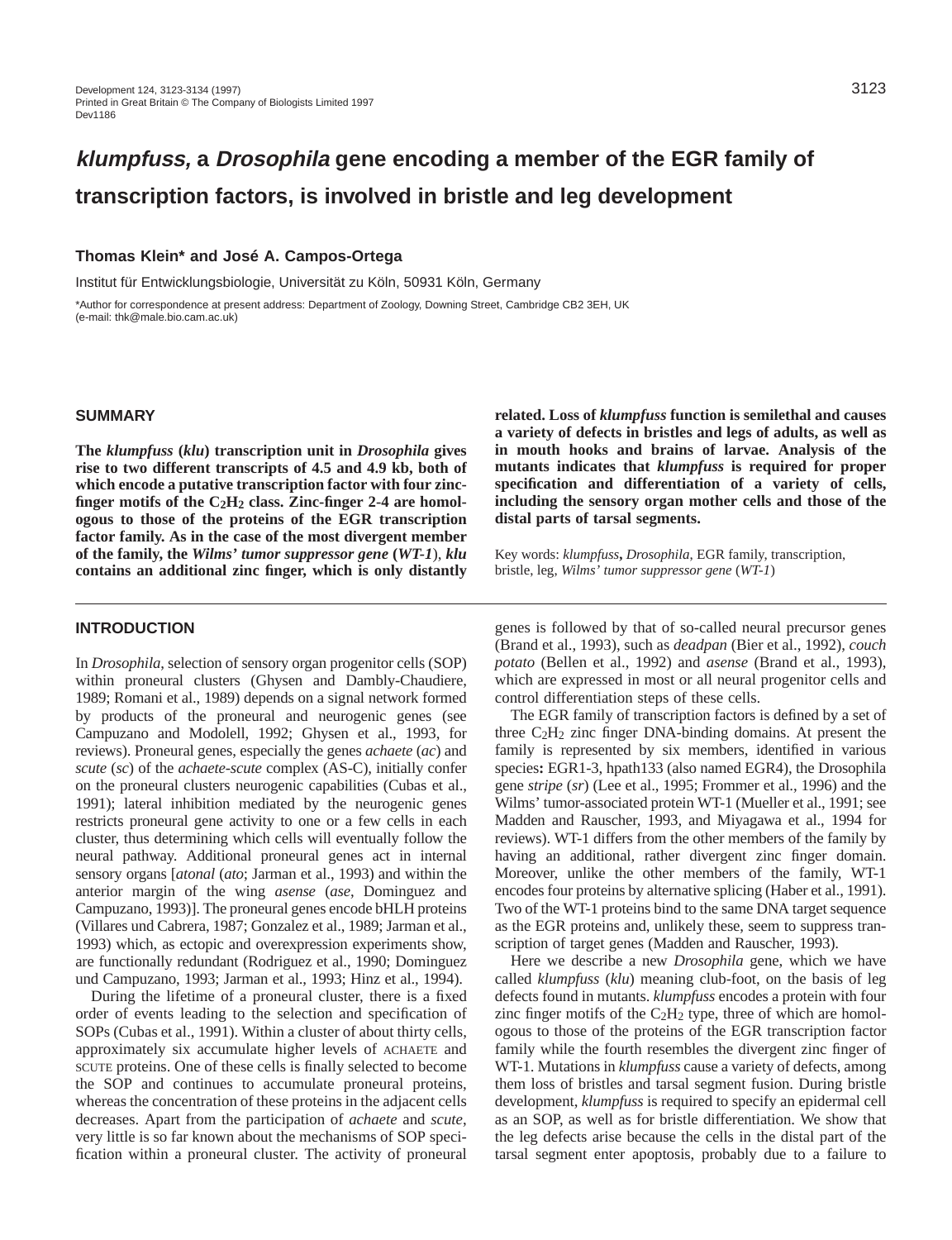correctly specify their fate. The analysis of the bristle and leg mutant phenotypes suggests that like WT-1, *klumpfuss* also plays a role at the onset of differentation processes.

## **MATERIALS AND METHODS**

#### **Mutants and markers**

Table 1 lists the *klu* alleles and *klumpfuss* deficiencies used in this study. In addition, the following mutations and deficiencies were used: *ase1*, *sc10.1*, *ac<sup>3</sup>* and *Hw49c* all maintained over an *FM7cftz-lacZ* balancer. Mutations on the third chromosome were balanced over *TM6b*, which carries *Tubby*, allowing one to recognize homozygous larvae and pupae. Double mutant larvae were scored using the markers *y* and *Tubby*. P764 (kindly provided by Marc Haenlin) is a P-*lacZ* insertion in the genomic region of *klumpfuss*.

To analyse the bristle defects, we used A293.1M3 (Blair et al., 1992), an enhancer trap line that expresses *lacZ* in all cells of the sensilla; A101.F3, which drives *lacZ* expression in SOPs shortly after their generation (Boulianne et al., 1991; Huang et al., 1991); and A37, in which the socket cells show selective expression (Huang et al., 1991; Blair et al., 1992). These insertions were each placed in a *klu*<sup>−</sup> background carrying the amorphic allele *klu212lR51C* and the deletion *kluXR19*, and the wings and thorax of the mutant adults were subjected to X-gal staining. We also used A109, which carries an *achaete* promoter-*lacZ* fusion (Martinez et al., 1993). For the analysis of the leg defects, we used as markers P-(*odd*), an enhancer trap insertion in *odd-skipped*, which is expressed in the 1st and 5th tarsal segments (Cohen, 1993), and a P-lacZ insertion in the gene *disconnected (disco)*, expressed in concentric stripes in the distal region of the tarsal segments and the tibia (Cohen, 1993).

*UAS-l'sc*, *patched-Gal4* and *kluG410*, a P-Gal4 insertion in *klu*, were kindly provided by Uwe Hinz (Hinz et al., 1994). The UAS-GFP insertion was kindly provided by G. Boulianne (Yeh et al., 1995) and recombined onto the *kluG410* chromosome. Other genes used in this study are described in Lindsley and Zimm (1992). Flies were cultured, and egg and pupae collections made, under standard conditions.

Antibody and X-gal staining was done according to standard protocols. We used anti-ACHAETE (Skeath and Carroll, 1991), 22C10 (Fujita et al., 1982), 44C11 (Bier et al., 1988), BP104 (Hortsch et al., 1990) and anti-β-galactosidase (Cappel, USA) antibodies. For detection of Green Fluorescent Protein, the FITC filterset was used on the Zeiss Axiophot microscope. The FITC-conjugated secondary antibody were purchased by Jackson Immuno Research Laboratory Inc.). Acridine-orange staining was performed according to Masucci et al. (1990). In situ hybridizations were conducted on whole mounts according to the protocol of Tautz and Pfeifle (1989).

#### **Molecular methods**

Southern and northern blot analyses were conducted according to standard procedures (Sambrook et al., 1989). For isolation of the genomic clones, two EMBL-4 libraries were screened (Pirotta et al., 1983; M. Noll, for reference, see C. Klambt, 1993). For isolation of cDNA clones, we used the pNB40 embryonic library (4-8 hours) of Brown and Kafatos (1988). Colony screening followed standard protocols (Sambrook et al., 1989). For sequencing, the USB Sequenase kit was used according to the protocol (USB).

To obtain the UAS- *klumyctag11B* constructs, a 5′ *Eco*RI site was introduced into CNB4 by PCR of the region extending from the 5′ end of *klu* up to the unique *Bgl*II site with the following primers: 5′GAATTCAAGCTTGAATTCCAATAACGATCGGCGCGT and 3′ATCGCTGCAGATCTGGCA. The amplified fragment was digested with *Eco*RI and *Bgl*II. To introduce the myc tag at the 3′ end, PCR was conducted from the 3′ end of the translated region up to the unique *Nsi*I site in CNB4, with the following primers: 5'AGCAGATGCATCATTC; 3′GAATTGCGGCCGCTTCAGGTCTTCCTCGCTGATCAGCTTCT-GCTCTGTCCAGCAGCGAATGGGAAC (the sequence enconding the myc-epitope is underlined). In addition, the last primer includes a *Not*I site for convenient cloning. The amplified PCR fragments, together with the central part of CNB4 (*Bgl*II – *Nsi*I fragment), were ligated into the *Eco*RI/*Not*I-digested pUAST vector (Brand and Perrimon, 1993), the structures were verified by sequence analysis, and the constructs were injected into flies. Several transformants were recovered and tested with various Gal4 activators. Based on this characterization, UAS*klumyctag11B* lines were chosen for the rescue experiments.

### **RESULTS**

*klumpfuss* was first identified by the β-galactosidase expression pattern associated with two *lacZ*-P-element insertions, *kluP212* und  $klu^{P819}$  (A. Beermann, C. Schulz and J. A. Campos-Ortega,

| allele                 | mutagen       | cytology       | phenotype    | reference |
|------------------------|---------------|----------------|--------------|-----------|
| $klu^{212lR63}$        | transposase   | n.d.           | strong       | a         |
| $klu^{212lR5IC}$       | transposase   | normal         | strong       | a         |
| $klu$ G410             | P-Gal4 Insert | n.d.           | intermediate | a         |
| klu <sup>819R5</sup>   | transposase   | normal         | intermediate | a         |
| $klu^{212lR14}$        | transposase   | normal         | intermediate | a         |
| $klu^{212lR40}$        | transposase   | normal         | intermediate | a         |
| $klu^{819lR53a}$       | transposase   | n.d.           | weak         | a         |
| $klu^{212lR67b}$       | transposase   | n.d.           | weak         | a         |
| $klu^{212IR13}$        | transposase   | n.d.           | weak         | a         |
| $klu^{212lR13c}$       | transposase   | n.d.           | weak         | a         |
| $klu^{819lR29}$        | transposase   | n.d.           | weak         | a         |
| $klu^{212lR17}$        | transposase   | n.d.           | weak         | a         |
| $klu^{212lR52b}$       | transposase   | n.d.           | weak         | a         |
| $klu^{212lR25}$        | transposase   | n.d.           | weak         | a         |
| $klu^{P212}$           | P-lacZ insert | normal         | weak         | a         |
| $klu^{P819}$           | P-lacZ insert | normal         | weak         | a         |
| $klu^{XR19}$           | X-rays        | Df(3L)68A      | strong       | a         |
| $klu^{XR17}$           | X-rays        | Df(3L)67E; 68B | strong       |           |
| Df(3L)vin2             | X-rays        | 67F2; 68D6     | strong       | h         |
| $Df(3L)v$ in5          | X-rays        | 68A2-3; 68F3-6 | strong       |           |
| $Df(3L)lxd^2$          | X-rays        | 68A2-3; 68C5-7 | strong       | b         |
| Df(3L)lxd <sup>8</sup> | X-rays        | 68A2-3; 68A5-6 | strong       | b         |

**Table 1.** 

a, This study; b, Lindsley and Zimm, 1992.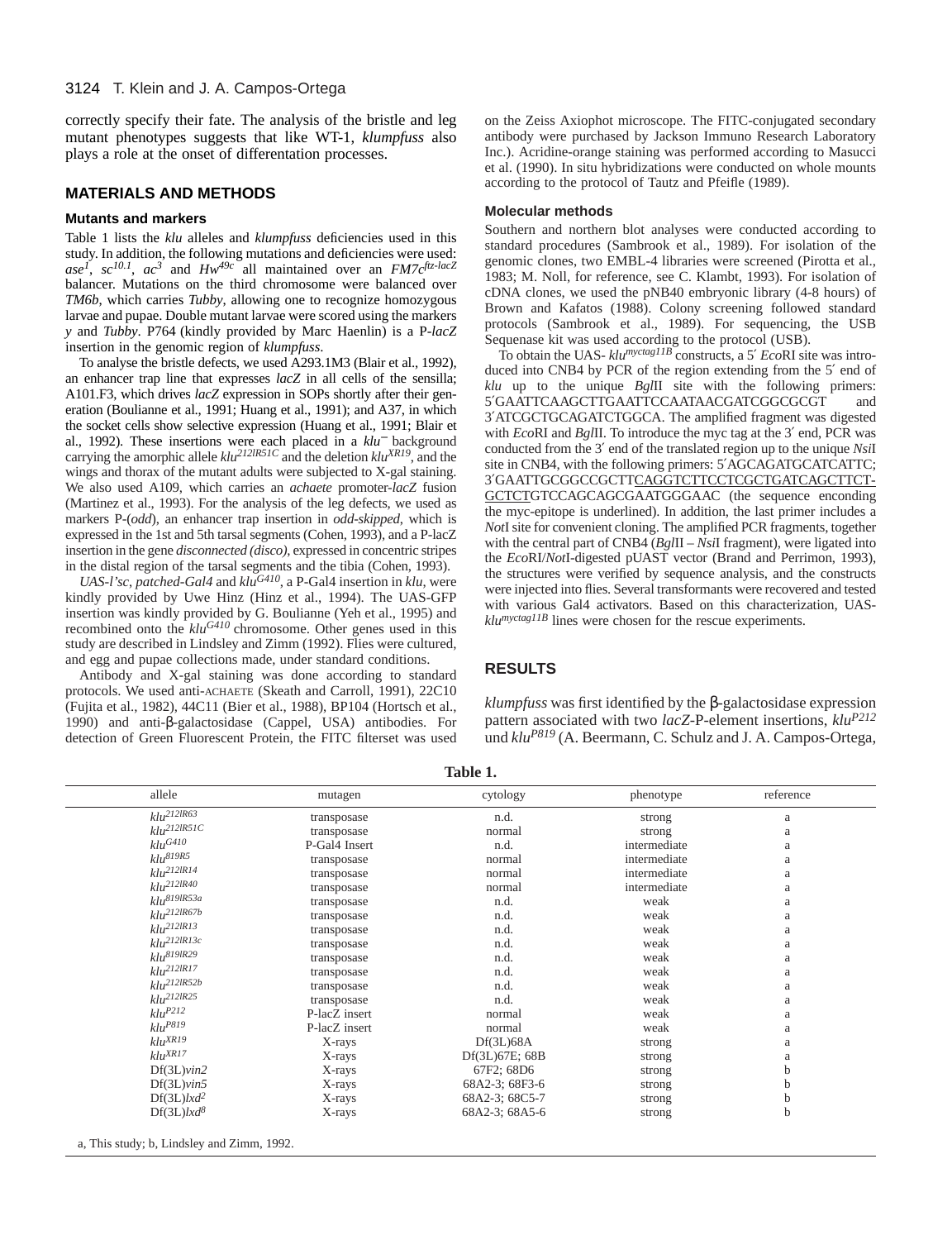unpublished data). In these lines,  $β$ -galactosidase is strongly expressed in neuroblasts of the procephalon and of the trunk from stage 9 onwards, as well as in imaginal discs. Homozygotes for *kluP212* show a characteristic fusion of tarsal segments (see below), which gives the locus its name, and various defects in the development of the imaginal sensory organs.

#### **Molecular analysis of klumpfuss**

The P-element insertion site in *kluP212* was cloned by standard plasmid rescue of the PlacW plasmid (Bier et al., 1989). The 2.8 kb of flanking DNA obtained hybridised to the 68A region and was used to screen two genomic EMBL-4 phage libraries (see materials and methods). A total of 52 kb of genomic DNA around the insertion sites was cloned (Fig. 1A). Southern-blot analysis of genomic DNA from  $klu^{P212}$  and  $klu^{P819}$  suggests that the P-element inserted at the same site in both cases. An 9.6 kb genomic *Eco*RI fragment including the insertion site was labelled with digoxigenin and used for in situ hybridization to embryonic wholemounts. Since the observed pattern corresponds to the β-galactosidase pattern seen in the insertion lines (see below), this fragment was used to screen the pNB40 cDNA library (Brown and Kafatos, 1988). Three overlapping cDNAs (CNB4, of about 3.8 kb, CNB8, of 2.7 kb and CNB2, of 1.7 kb) were obtained from a total of 400 000 clones screened. The largest, CNB4, hybridised at four different sites distributed over about 40 kb of the genomic walk and revealed that the 5′ part of the transcription unit is missing. The smaller cDNAs (CNB2 and CNB8) have an additional *Sst*1 site, relative to CNB4. The significance of this polymorphism is not clear at the moment. Sequencing showed that CNB4 includes a large open reading frame (see below). Various genomic fragments and the CNB4 cDNA were radioactively labelled and hybridized to a northern blot prepared with total RNA from the various embryonic stages. Two major transcripts, of 4.5 and 4.9 kb, were detected from early stages on, peaking at about 10-12 hours.

Attempts were made to map restriction enzyme polymorphisms in genomic DNA of *kluP212* and *klu212lR25*, *klu819lR5*, *klu212lR14* and *klu212lR40*, *klu212lR63*, *klu212lR51C* and the cytologically visible deficiency *kluXR19*. In addition, we also mapped P764, a P-insertion in the *klumpfuss* region that has no obvious abnormal phenotype when homozygous. The strongest hypomorph *klu819lR5* carries a 4.5 kb deletion, which removes the region containing the last, non-coding exon. In situ hybridisations with CNB4 revealed that, while the deletion does not affect the translated region of the transcript, the expression of the gene is strongly reduced (Fig. 1A). This suggests that, in addition to the one exon, regulatory regions

### KLUMPFUSS, a *Drosophila* member of the EGR-family 3125

are also affected. The amorphic alleles *klu212lR63* and *klu212lR51C* carry deletions with one breakpoint at the insertion site; the position of the second breakpoint could not be determined owing to the presence of repetitive sequences within the cloned genomic region (Fig. 1A). Since no transcripts could be detected with the longest cDNA in hybridizations to *klu212lR51C* mutant discs, the complete transcription unit must be deleted





## **B**

**A**

MTMAEGTDPMGHGHHTNPHNPPQQPPQHHPHHLPLPHPPPAPPPQLLNFNHHQQQYLPHMYPAAAA AAQSHSHYGGLQYPHPHALQHQHHPHQHQHHLPLALSLHQQAAAAAAVAAAVATNHSNNNNQASVA NNNIVVPWKQRKRKRLSAVLDKLHHNNNNNNNNNNETHSNGMACKAEPMEMKGDLAEDAEQDEDHD GSVPDEEDDSVDHDGDAGKYIKSEQPVSEDEENEQEMDQDIEDISGEDLELSHSDDNDQDDSPRIS MSPLQLQAAQSNLPQDQNQPMNKENPLHVDIKTEIPSPYDRYFPIPSPLFGYYLHTKYLNEVFRRR <sup>H</sup>DLYPSPLQHTPSSIASETETSPNAQERKSSSNHVLPHALLANNSPPPSLPSPPRSESSVTNNVAT TTTSSTTKKRTSPKPKGKKGDKKPMPPPQERPLDLCMRNEVEPKKYKKSGSKSSLESRSAGMMPPP PALSAASSLESMSALSPASSSHSGHMPITSAATPNHQPPPNSPYANAMNAAHGGTAAAAAMIKMEM PLHPLHHQQMHHSQVPTTTVGVPVIKGDVASPTTKETVAWRYNLDVSPVVEEMPPGSDVAYV**CPTC GQMFSLHDRLAKHMASRH**KSRNPANDIAKAYS**CDVCRRSFARSDMLTRHMRLH**TGVKPYT**CKVCGQ VFSRSDHLSTHQRTH**TGEKPYK**CPQCPYAACRRDMITRHMRTH**TRYDSRGGSRE**GREGREGREGKE**

#### SAIRAGATSESRSPTRPVPIRCWT

**Fig. 1.** (A) The genomic region of *klumpfuss* was assembled from genomic phage clones. Regions of cDNA hybridization are indicated by open bars, the dashed lines indicate that the 5′ end of *klumpfuss* is still missing. The locations of various disruptions of the locus are indicated on the map as solid bars, including the insertions of  $k \bar{l} \hat{u}^{P212}$  and P764.  $k \bar{l} \hat{u}^{212 \bar{l} R5}$  is a 4.5 kb deletion removing the last exon-containing region;  $klu^{212IR63}$  and  $klu^{212IR51C}$  each delete at least three exon-containing regions. The 5′ breakpoint has not been mapped, as indicated by the arrow. R, *Eco*RI. (B) The protein sequence predicted from the longest cDNA clone, CNB4. The three putative nuclear localisation signals are written in italics. The first two overlap. The four zincfinger in the N-terminal region are indicated with bold underlined letters; C terminal to the zinc finger domains the four collagen-like repeats are highlighted in bold letters. The EMBL/GenBank sequence accession number for *klumpfuss* is Y11066.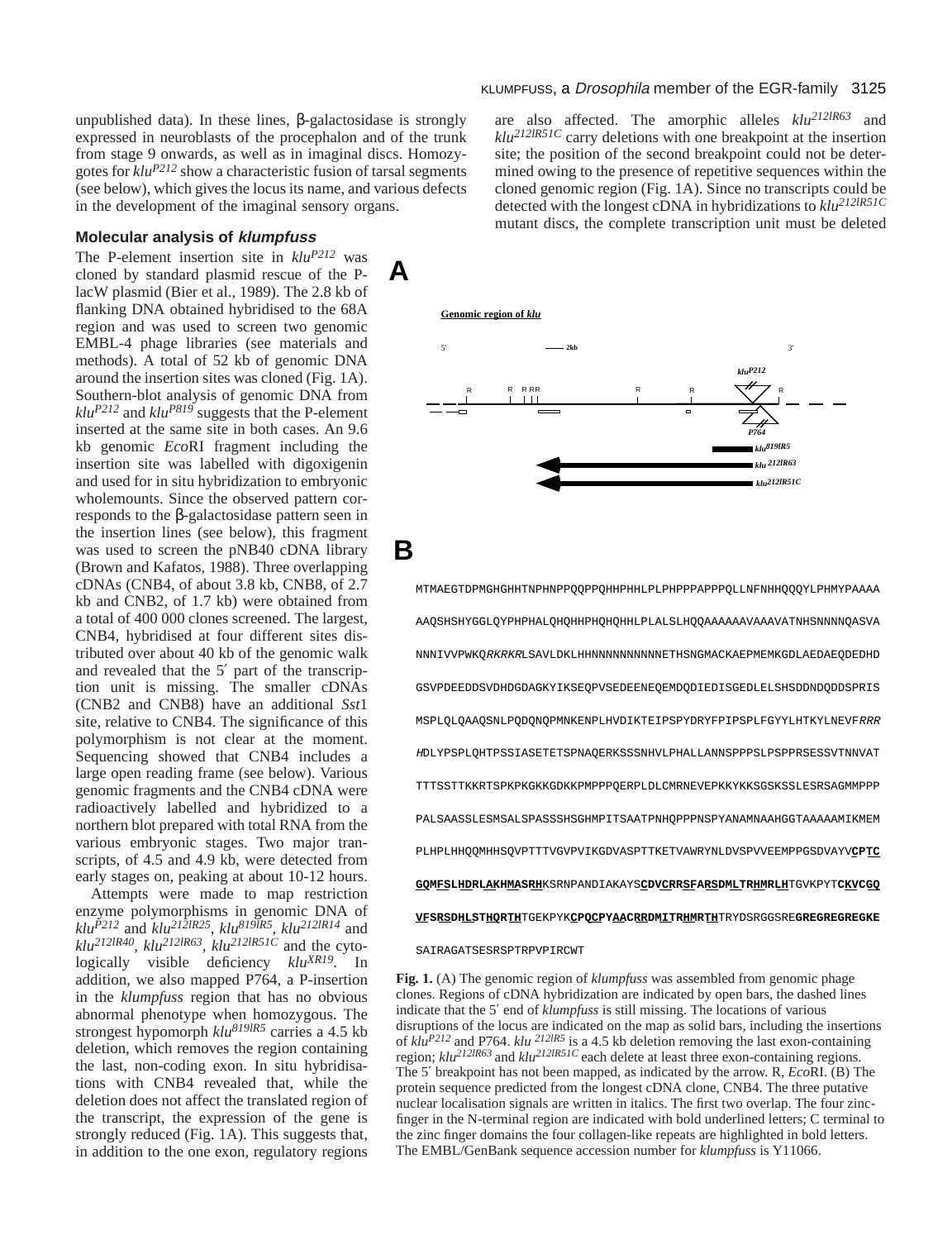in this allele, the deletion extending beyond the limits of the cloned region. All the other alleles tested exhibit polymorphisms in the region of the P-element insertion similar to those associated with the the P-insertions in *kluP212* and *kluP819*. However, the size of the fragments used for Southern blot analysis did not allow us precisely to determine whether genomic deletions were produced by the reversion event.

## **klumpfuss encodes a member of the EGR family of transcription factors**

Sequence analysis of the longest cDNA, CNB4, predicts a single open reading frame encoding a protein of 750 amino acids (Fig. 1B). The KLUMPFUSS sequence is characterized by four zinc-finger domains of the C2H2 class; part of the N terminus is negatively charged; the C terminus, including the zinc-fingers, is positively charged. Moreover, the N-terminal region contains glutamine-, histidine- and proline-rich stretches, features found in transcriptional activation and

repression domains (Mitchell and Tjian, 1989; Han and Manley, 1993). There are three poly-alanine stretches, two in the N- and one in the C-terminal region. Such stretches are implicated in transcriptional repression (Licht et al., 1990). In addition, there are three poly-asparagine stretches in the Nterminal half and, at its very end, four repeats of a collagen-like triplet GXY, where X is arginine or lysine and Y is always glutamine. The significance of these repeats is unknown. Three putative nuclear localisation sites are found in the protein.

A comparison with the proteins in the SWISS-PROT, PIR(R) and GenPept databases shows that the zinc fingers 2-4 of KLUMPFUSS have a high degree of similarity to the zinc-finger domains of the members of the EGR family (Fig. 2A). As in WT-1, KLUMPFUSS contains an additional zinc finger 1 which is only distantly related to those of the EGR proteins. Besides WT-1, KLU is the only other member of the Family with four zinc fingers. Closer comparison of fingers 2-4 of KLUMPFUSS with those of the other EGR-like proteins revealed complete conservation of the amino acids that contact the DNA-binding consensus sequence (arrows in Fig. 2A; Pelletier et al., 1991; Pavletich and Pabo, 1991; Nardelli et al., 1992). Furthermore, the aspartic acid that follows the first arginine contacting the target sequence, which is conserved among EGR proteins, is also conserved in

KLUMPFUSS (squares in Fig. 2B). This aspartic acid in the third finger of WT-1 is crucial for its binding capacity; it is thought to stabilize the binding of the preceding arginine to a guanine base in the target sequence (Pelletier et al., 1991).

### **Expression pattern of klumpfuss during imaginal disc development**

Hybridization of *klumpfuss* cDNAs to *Drosophila* embryos and imaginal discs reveals a complex and dynamic expression pattern throughout much of larval and imaginal development. Here, we focus solely on the *klumpfuss* expression pattern in the imaginal discs, since it is relevant to the phenotypic defects described further below. We found *klumpfuss* transcripts in every disc examined in a pattern that is identical to that of β-galactosidase expression of *kluP212* and *kluP819* and that produced by *kluG410*-driven expression of an UAS-GFP fusion (Fig. 3).

Expression starts in the wing imaginal disc within the prospective wing area early in the third larval instar. Shortly



**Fig. 2.** Comparison of the region including zinc fingers 2-4 of KLUMPFUSS with the corresponding region in other members of the EGR family and zinc fingers 2-4 of human WT-1*.* The black arrows indicate amino acids which contact the DNA target sequence (Pavlevitch and Pabo, 1991; Nardelli et al., 1992). The blue arrows indicate the aspartic acid required for stabilization of the contact made by the preceding arginine with guanine 4 in the target DNA sequence (Pelletier et al., 1991; Pavlevitch and Pabo, 1991). The red bars underline the region of the actual zinc fingers. Abbreviations: h, human; m, mouse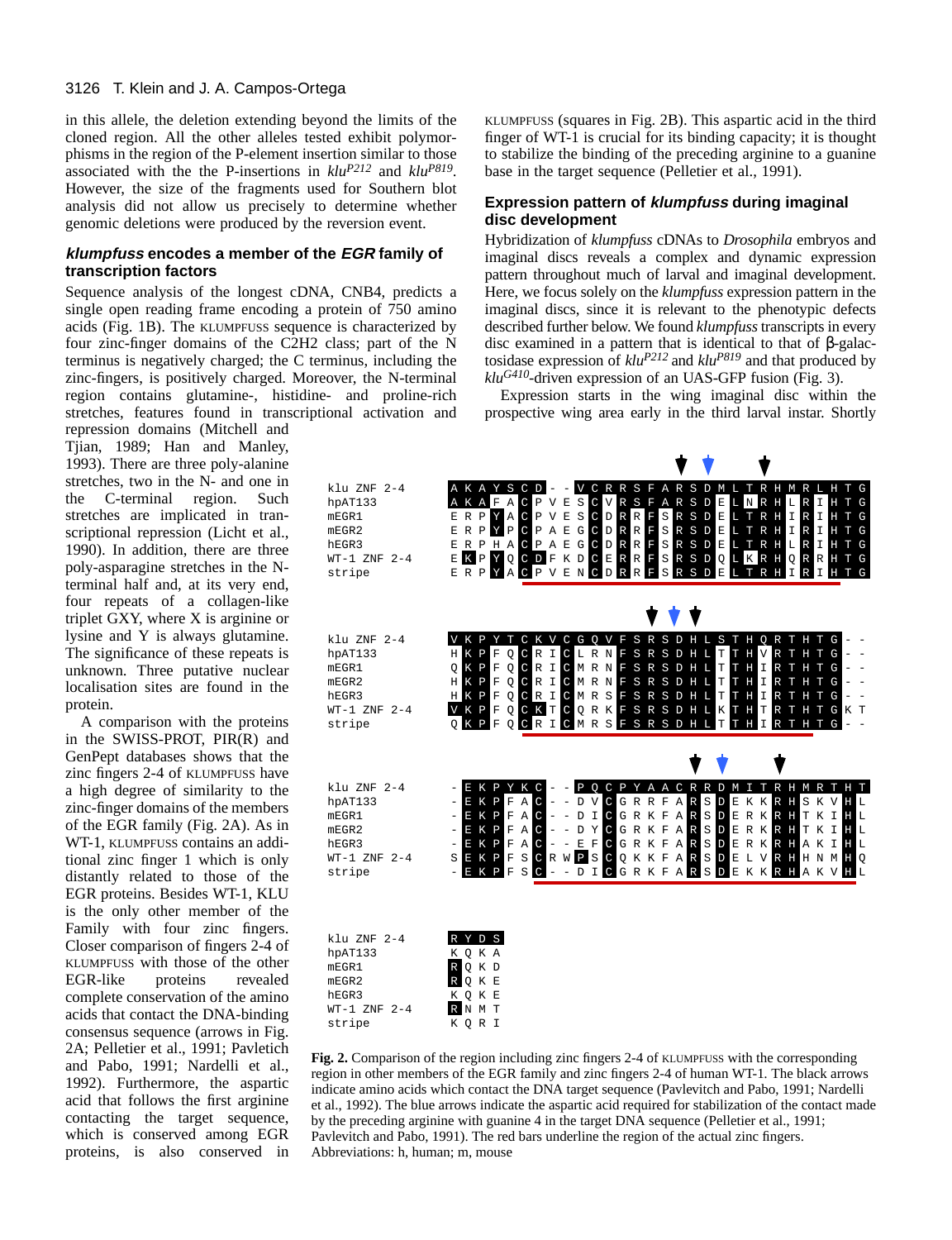thereafter, expression becomes restricted to the prospective margin and the hinge of the wing and, at about the same time, transcripts appear in the anlagen of notum and scutellum (Figs 3A, 4B). Double staining with ACHAETE antibody reveals that *klumpfuss* is expressed in most proneural clusters at, or shortly after, the onset of ACHAETE expression (Fig. 4A-C); furthermore, simultaneous staining of SOPs with A101 (Boulianne et al., 1991) reveals that *klumpfuss* expression in these regions precedes the appearance of SOPs (Fig 3H; Fig. 4E,F). *lacZ* expression in  $\frac{k \ln P}{2l^2}$  is spotty in the wing (and leg, see below) imaginal discs, with zones of higher density surrounding areas lacking expression (Fig. 3G,I). These areas correspond to the SOPs as shown by double stainings with A101 (Fig. 3H), and the spotty pattern is not seen in imaginal discs of  $In(1)$ sc<sup>10-1</sup> flies, which lack SOPs (Fig. 4G). We also do not detect expression of *lacZ* until the onset of the differentiation of the sensillum cells

## KLUMPFUSS, a Drosophila member of the EGR-family 3127

(Fig. 4I-J). Thus, while cells of the proneural clusters express *klumpfuss*, SOPs themselves do not. Since *klumpfuss* expression is rather uniform before the appearance of SOPs, the gene must be switched off in the cells that initiate neural development.

Expression in the leg discs starts early during the third larval instar. At this time, the *klumpfuss* expression domain occupies a wedge-like sector encompassing roughly one third of the circumference of the leg disc. Rings of expressing cells successively become visible underneath a knob-like central structure during the third larval stage (data not shown). The rings correspond to the anlagen of the leg segments and the order of their appearence reflects the developmental pattern of the leg disc (Schubiger, 1974; Fristrom and Fristrom, 1975; Norbeck and Denburg, 1991). Around the time of puparium formation, *klumpfuss* expression seems to be restricted to the distal half of each leg segment in concentric domains (Figs 3D, 4D),



**Fig. 3**. The expression pattern of *klumpfuss* in late third instar imaginal discs detected by in situ hybridization. (A) Wing disc, anterior to the left, ventral to the bottom. *klumpfuss* is expressed in a dorsal and ventral stripe along the wing margin (WM), in the anlagen of wing vein three and four (3,4), in the region of the alula and tegula (TG), in broad domains of the notum (N) and in the scutellum (SC); DR, dorsal radius. (B) Eye-antennal disc. Expression in the antenna (AN) is restricted to concentric rings. In the eye region, expression is found behind the morphogenetic furrow (MF) and in the region that forms the head capsule (HC). (C) Expression in the larval brain is restricted to the proliferation zone of the optic lobes (OL) and the neuroblasts (NB). (D) In the leg disc *klu* is expressed in concentric rings, corresponding to the leg segments. (E) Wing disc of a *klu212lR51C* homozygote. No transcript is detectable. The disc was overstained to allow detection of possible residual expression. All other discs and the brain are also devoid of any specific signal. (F) Detection of transcript in leg discs in which UAS-*klumyc11B* is activated by the P-Gal4 insertion  $klu^{G410}$ . Note the irregular expression of *klu*. (G) X-Gal staining of a *kluP212* wing disc. Arrowheads indicate spots of non-expression of β-galactosidase. The SOPs are located within these spot as shown by the A101-*klu P212* double staining in H. (I) The spots that show no expression are also present 4 hours apf, as revealed at a higher magnification of the region where the apa /tr1/ psa sensilla are located. At this time the sensillum cells are already undergoing cytodifferentiation, as indicated by 22C10/Xgal double stainings of this region in a slightly younger disc (3 hours apf) in J. Labelling of the recently generated neuron of the apa macrochaete by the 22C10 antibody shows that the sensillum cells are present and already undergoing cytodifferentiation. Still no expression of βgalactosidase is detectable, indicating that the cells of the sensillum are devoid of *klumpfuss* activity.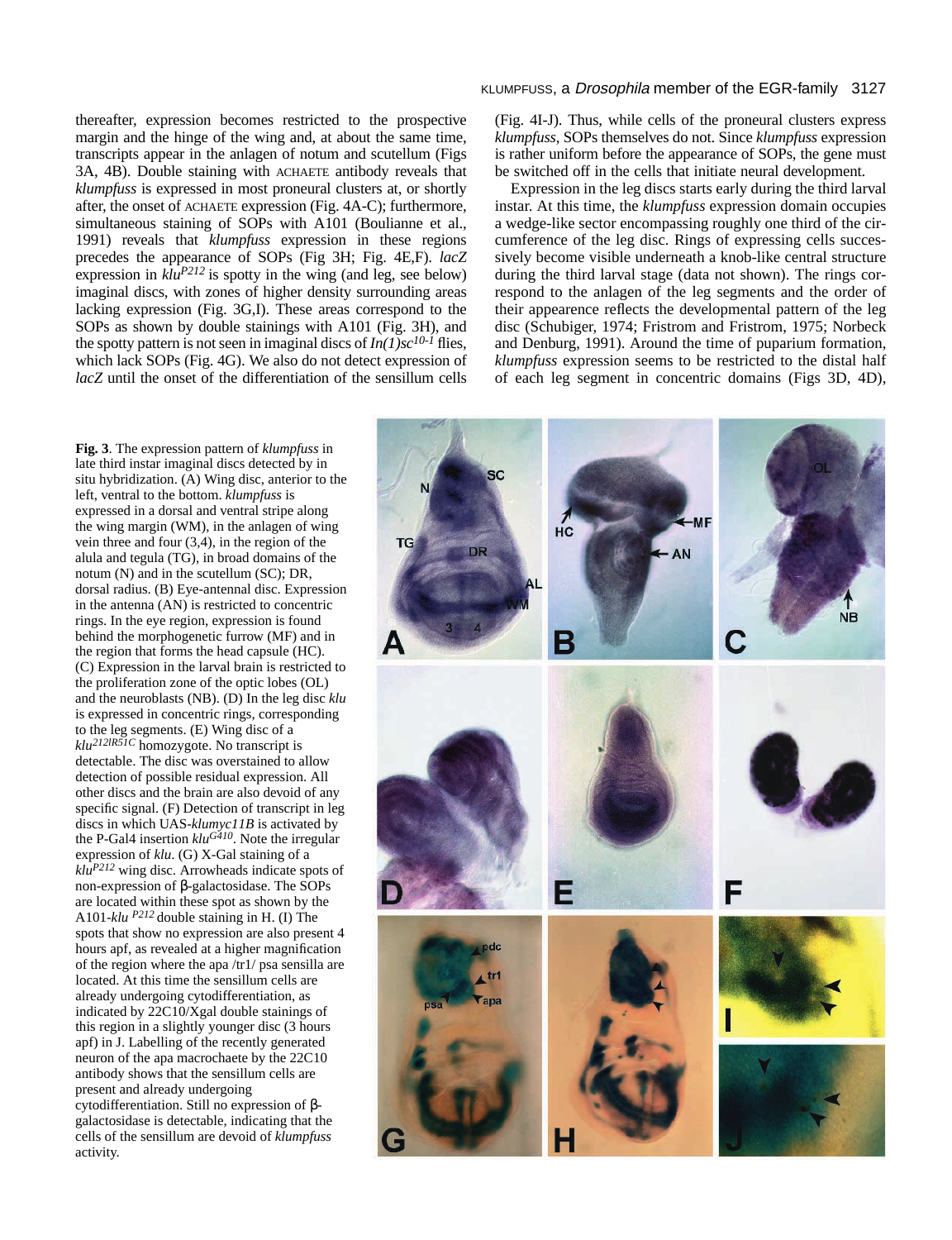

**Fig. 4. (**A-D) The relationship between the expression patterns of *klumpfuss* and *achaete*. The expression of *klumpfuss* is detected by the fluorescence of the GFP in wing discs carrying the P-Gal4 insertion *kluG410* and UAS-GFP. (A) Mid third-instar disc stained with anti-ACHAETE antibody to reveal the proneural clusters. The arrowhead points to the first ACHAETE-positive cell at the wing margin. (B) Superimposition of the GFP pattern on the ACHAETE pattern shows that the proneural clusters are included in the *klumpfuss* expression domains. (C) The wing region of a late third instar disc shows complete overlap of the expression of ACHAETE and *klumpfuss* in the wing region. (D) A third instar leg disc shown from the side. Arrowheads pointing towards the ACHAETE*-*positive SOPs arising within the concentric expression domains of *klumpfuss*. (E-F) The relation of *klumpfuss* expression pattern and SOP positions in the wing disc. The SOPs are marked by A101 expression; the SOPs red, *klumpfuss* expression green. E Mid third instar; F late third instar. The SOPs arise within the expression domains of *klumpfuss*, with one exception indicated by the arrowhead in F. Arrowhead in E point towards the already developed SOPs at the wing margin and the notum. The arrows in E and F highlight the region where the apa, tr1 and psa SOPs are arising, as in F visible. The comparison of the pictures shows that *klumpfuss* expression precedes generation of the SOPs. (G) The expression of *klumpfuss* in a *sc10-1* wing disc, revealed by the β-galactosidase expression from *kluP212*. The arrows indicate positions where *klumpfuss* expression is lost or weak. All affected positions are in the wing region; the main expression domains are unaffected (compare also with Fig. 3G and H). (H) Expression of *klumpfuss* is detectable in veins 3-5 in a *kluP212* wing disc, 3 hours apf (X-Gal staining). (J) Expression of *klu P212* in a *Hw49c* disc of the same age as in H, where *achaete* and *scute* are ectopically expressed along wing vein 2. In these discs *klumpfuss* is also ectopically expressed along vein 2 (arrowhead in J). (I) The expression pattern of *ptc*Gal4 revealed by UAS-GFP fluorescence. (K) Ectopic expression of *UAS-l'sc* driven by the *ptc*Gal4 line leads to ectopic activation of *klumpfuss* (detected by in situ hybridization) in a broad stripe along the anterior/posterior compartment border and closes the gap between the third and fourth wing vein, where it is normally expressed

spreading later over the whole leg (6 hours after puparium formation). Expression in the antennal and dorsal prothoracic discs also occurs in concentric domains (Fig. 3B). In the eye disc, expression starts behind the morphogenetic furrow and extends through the whole anlage (Fig. 3B). *klumpfuss* is further expressed in the parts that form the head capsule (Fig. 3B). Expression in the larval brain is restricted to the neuroblasts and the proliferation zone of the optic lobes (Fig. 3C).

## **klumpfuss is involved in a variety of developmental processes**

Flies homozygous for the insertions  $klu^{P212}$  and  $klu^{P819}$  are viable, but show loss of bristles at some positions and fusion of tarsal segments. Excision of the P-element insertions in both lines was attempted using either the ∆2-3 transposase (Robertson et al., 1988) or X-rays. In the first case, a total of 200 revertants were analysed, 170 of which were wild-type, indicating precise excision of the P-elements. In the remaining 30, phenotypic

defects were observed in homozygous flies or in combination with the original insertion; all 30 mutants fell into one complementation group. Twelve of these latter excisions were analysed in detail (see M&M). For the X-ray reversion screen, an isogenic strain of *kluP212* was used. Several alleles were recovered, among them the two deficiencies *Df(3L)kluXR17* (67E; 68B) and *Df(3L)kluXR19* (68A). The cytogenetic analysis of all these rearrangements, as well as *Df(3L)vin2* (67F; 68D6), *Df(3L)vin5* (68A2-3; 68F3-6), *Df(3L)lxd2* (68A2-3; 68C5-7) and  $Df(3L)lxd^8$ , together with the results of complementation crosses between the deficiencies and the amorphic allele *klu212lR63*, localized the gene at 68A1-2.

Even the strongest alleles are semilethal when homozygous, some animals developing to adulthood but dying shortly after hatching. However, most of the homozygotes die at the end of the third instar. No defects were detected in either cuticle preparations or antibody staining with 22C10, 44C11 or BP-104 of embryos homozygous for the smallest deficiency *kluXR19* or for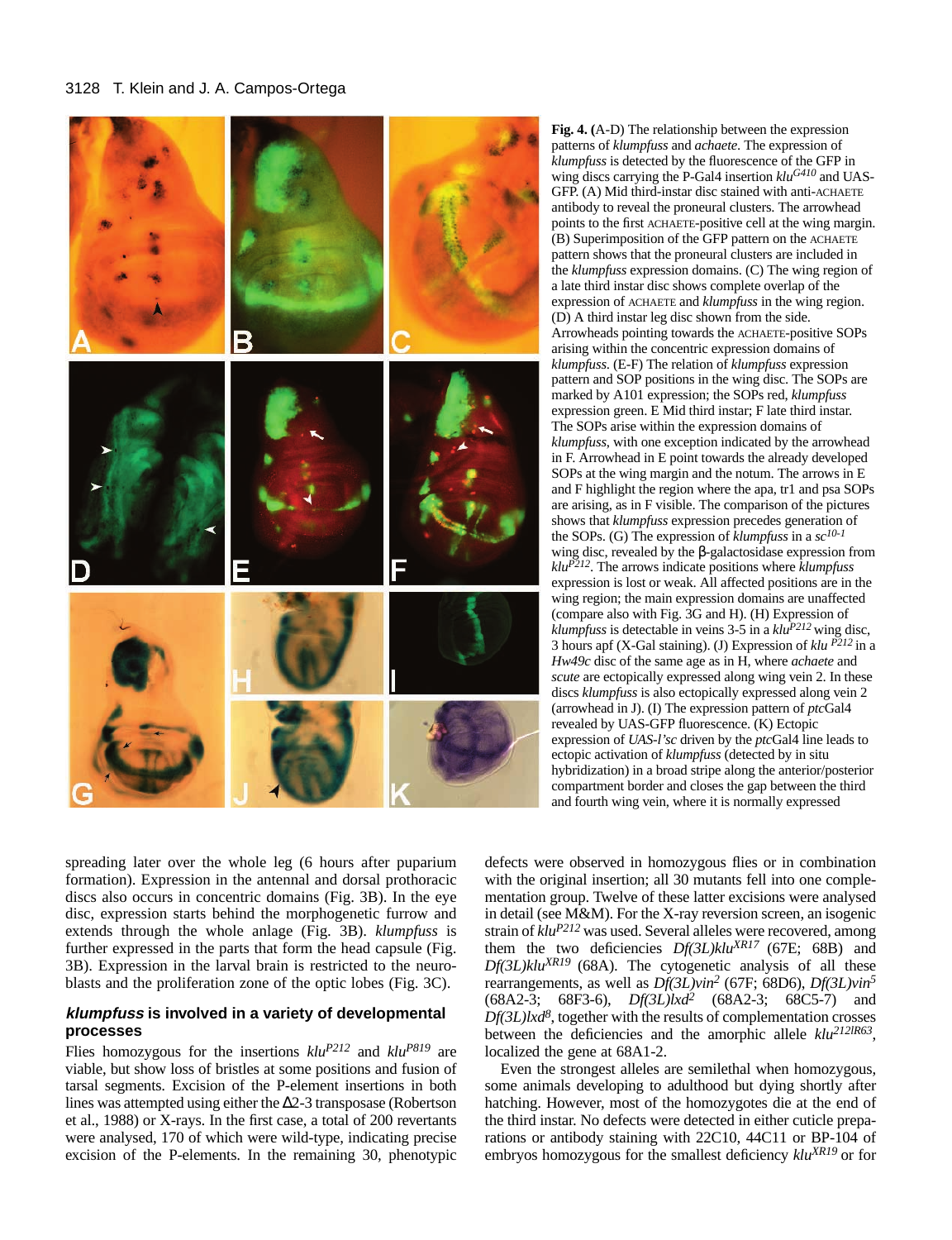other strong alleles. Among the mutant larvae, defects were detected in the mouth-hooks, where some teeth were missing, and in the larval brain, the morphology of which is obviously abnormal (not shown).

## **klumpfuss is required to specify epidermal cells as SOPs and for bristle differentiation**

We found that a number of macrochaetae are missing in head and thorax, particularly from the anterior margin of the wing, the wing veins, antennae and legs of homozygotes for all of the alleles (Figs 5, 6, 8). Noninnervated bristles at the margin of the alula are also affected. In addition, differentiation defects with incomplete penetrance were observed at some bristle positions (Fig. 6). To assess the phenotypic variability, 19 machrochaete positions on head and notum were studied in about 50 flies from each of the crosses between 13 different *klumpfuss* alleles and *Df(3L)vin2*. We found that weak alleles are more variable in their phenotype than strong alleles; moreover, penetrance is position dependent: only one of the 19 bristles considered in this analysis, the anterior sternopleural bristle, is consistently missing in these individuals. However, in each mutant individual, a significant number of bristles is missing. The proximal costa is most frequently affected, the number of bristles there always being severely reduced (Fig. 6A-D). Therefore, due to the characteristic location and penetrance of the phenotypic defects, we concentrated our analysis on this position.

Using various markers (see Fig. 6A-D and Materials and methods), two different defects can be distinguished. In most cases, the lack of bristle apparatus is correlated with a lack of all the bristle cells (Fig. 6A-D). As mentioned, in strong *klumpfuss* mutants, the number of bristles in the proximal costa is strongly reduced; we found a strong reduction in the number of A101-positive cells in this region at 26 hours apf, i.e. around the time when, in wild type, most SOPs are detectable (Fig. 6E,F). In the wild type, three recurved bristles are present in the proximal region of the costa; in all *klu212lR51C* / *kluXR19* animals, there are only two of these bristles and only two A101-positive cells are visible at this position. Some 70% of the *klu212lR51C* / *kluXR19* animals lack the presutural bristle; the corresponding A101 cells are absent in the majority of the imaginal discs stained (not shown). The same phenotype is detected in  $klu^{G410}$  /  $klu^{8191R5}$  and  $k \frac{Id}{d}$  /  $k \frac{I}{2}$ <sup>212</sup>lR51C heterozygotes.

In some cases, e. g., at the dorsocentrals and in the proximal region of the costa, remnants of the bristle apparatus are still visible at higher magnification; in these positions, bristle cells are detectable with various markers (see Fig. 6G-I). This indicates defects in cytodifferentiation of the cells of the sensillum. The results therefore suggest that, in some positions, *klumpfuss* is required in order for epidermal cells to develop as SOPs and, in other positions, for proper differentiation of the progeny cells.

## **klumpfuss is required for cell differentiation in the leg imaginal discs**

In *klumpfuss* mutants, the distal regions of the leg

segments are preferentially affected. In homozygotes for hypomorphic alleles, tarsal segments 3-5, on the one hand, and trochanter and femur, on the other, are fused in all three leg



**Fig. 5.** Phenotypes of *klu* mutants. (A): Wild type metathoracic legs. (B) Metathoracic legs of *klu212lR51C*. The trochanter is fused to the femur (arrow, see also Fig. 7H and 9A); fusions are also evident in the tarsal region and the size of the leg segments is reduced. The bristle number in the region of the femur is also reduced (see also Fig. 9A). (C-F): Analysis of the first tarsal segment in mutants suggests that the size reduction is due to a loss of the distal region. (C) The arrow indicates a characteristic bristle in the proximal region of a wild-type first tarsal segment. This bristle is also present in  $k\ell u^{2/2lRSI\bar{C}}$  mutants (D). (E) The distal region of the first tarsal segment of a wild-type male: arrowhead points to a macrochaete in this region, the arrow highlights the distal segment border. On the left the outlines of the sex comb bristles are visible. (F) The same region as in E in a *klu212lR51C* mutant. The sex combs and the corresponding distal region of the segment have been lost as indicated by the much shorter distance between the arrowhead and the arrow in comparison to that in E. The distal part of the tibia is also affected (compare C and D). (G) A wild-type antenna. The numbers indicate the three segments. (H) The number of bristles on the antenna is strongly reduced in *klu* mutants (*klu212lR51C*/*Df(3L) vin2*). (I) The basal cylinder of the third antennal segment indicated by the asterisk (wild-type). This structure is severely reduced in *klu* mutants (J, *klu212lR51C*/*Df(3L) vin2*)*.*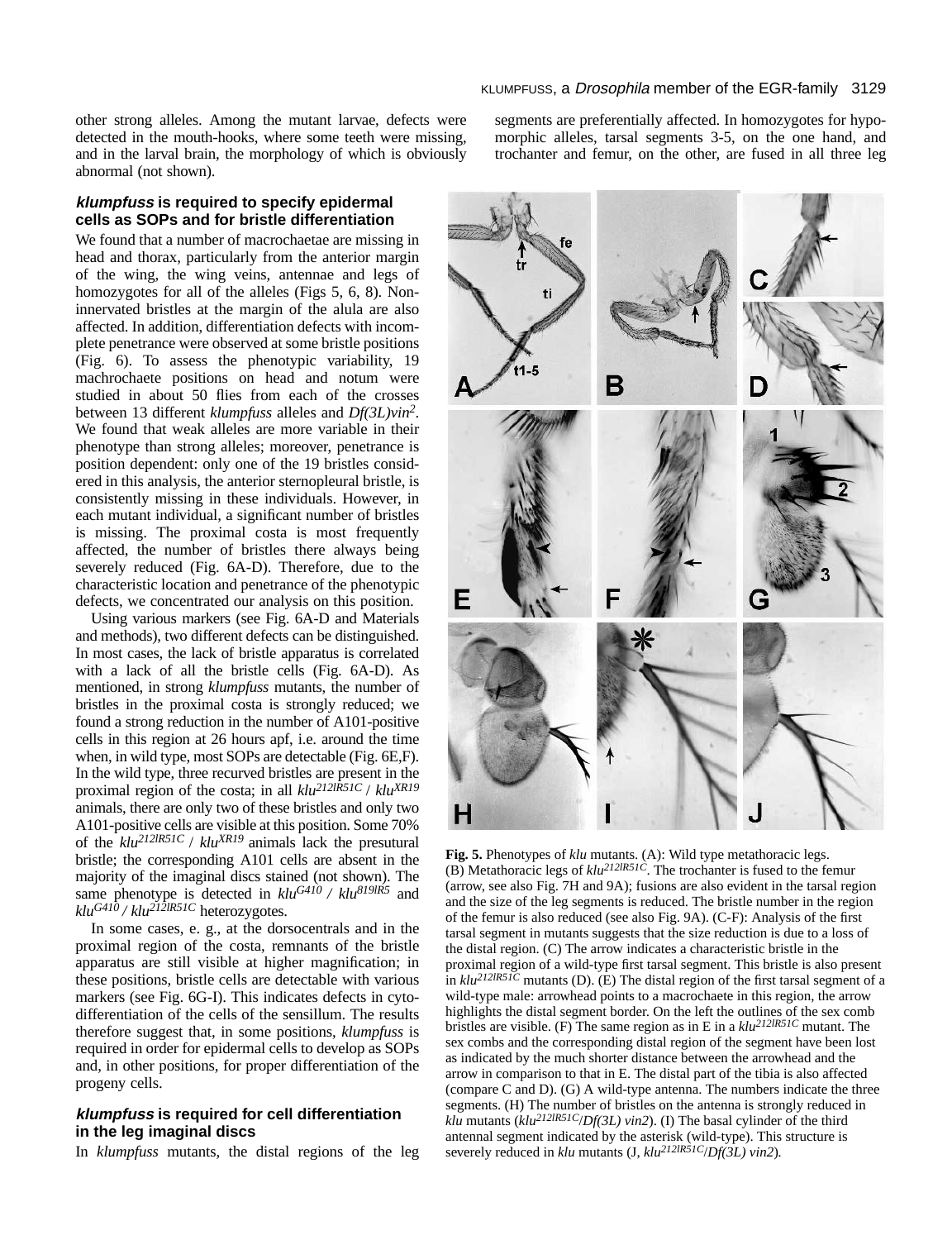pairs. In homozygotes for severe alleles, the defects are stronger and partial fusions of the first tarsal segment to the tibia and/or the second tarsal segment occur occasionally (Fig. 5A-F). There are fewer sex comb bristles and first tarsal segment bristles in homozygotes for weak alleles; in those bearing severe alleles, the first tarsal segments, including the sex combs, are lost (Fig. 5E-F). Bristles characteristic of the proximal part of other segments are still present, although reduced in number and sometimes showing cytodifferentiation defects (Fig. 5C-F).

We detected the first visible leg defects shortly after evagination of the discs (0-1 hour apf), i.e., when tarsal segments become normally recognisable (Fristrom and Fristrom, 1975). The use of various P-lacZ insertions as markers, helps to analyse the occuring defects: *kluP212*, *odd-skipped*, expressed in the 1st and 5th tarsal segments, and *disconnected (disco)*, expressed in concentric stripes in the distal region of all tarsal segments and the tibia (Cohen, 1993), allow one to distinguish the divisions of the leg disc (see Fig. 7). In leg discs of homozygous larvae, one can still discriminate remnants of the tarsal segments with those markers (Fig.

7B,C,E), indicating that the initial subdivision of the leg segments takes place. Especially the *disco* expression pattern is of particular use to monitor the defects, since it is expressed in the distal region of all tarsal segments and the tibia (Cohen, 1993; see Fig. 7A). In late third instar, the tarsal segments seem to be present and one can detect all concentric rings of *disco*-expression (Fig. 7C). However, slight defects in the expression pattern are detectable (arrow in Fig. 7C). Later, approximately 1 hour apf, the expression pattern is severely disturbed and the morphology of the tarsal region becomes very abnormal. At this time, we observe massive cell death in this region (Fig. 7F,G).

All these data indicate that *klumpfuss* is not involved in the proximal-distal pattern formation of the leg disc, rather it is required for the differentiation of the distal tarsal region. In addition to the leg defects, the size of the basal cylinder of the antenna, which is homologous to the tarsal segments (Postlethwait and Schneidermann, 1971), is also reduced (Fig. 5I-J). However, we did not analyse the development of the defects in the antenna.



**Fig. 6.** Analysis of the bristle defects of *klu* mutants. (A-F) The region of the proximal costa is shown as an example. (A) A101 staining of a wild-type. A labelled socket cell nucleus is associated with each bristle. (B) The same region of a  $klu^{XRI9}/klu^{212}l\overline{R51}C$  animal. The number of bristles is severely reduced and the stained socket cells are associated with the remaining bristles (arrows). The same phenotype is observed with other markers, such as A37 (C) which labels the socket cell, and A293 (D) which labels all four cells of a sensillum. The analysis suggests that, concomitantly with the cuticular structure, the corresponding cells are lost. The arrowhead in C points to a bristle sensillum which has not differentiated properly. In this case the corresponding cells are still detectable. (E) The region of the proximal costa (brackets) 24 hours apf, stained with the A101 marker, labelling the SOPs of the region. (F) The same region in a *kluG410/klu212lR51C* mutant 26 hours apf. The number of SOPs is severely reduced. (G-I): Analysis of the differentiation phenotype of *klu* mutants (*klu212lR51C*/*Df(3L)vin2*). (G) A101/22C10 double staining of a wild-type scutellar macrochaete. Arrowhead points to the A101-positive nucleus of the socket cell; the arrow points to the 22C10 positive neuron innervating the sensillum. (H-I): A dorso-central bristle sensillum, which has failed to differentiate the cuticular structures. The neuron and socket cell of the sensillum are still detectable by 22C10 (H) and A101 (I).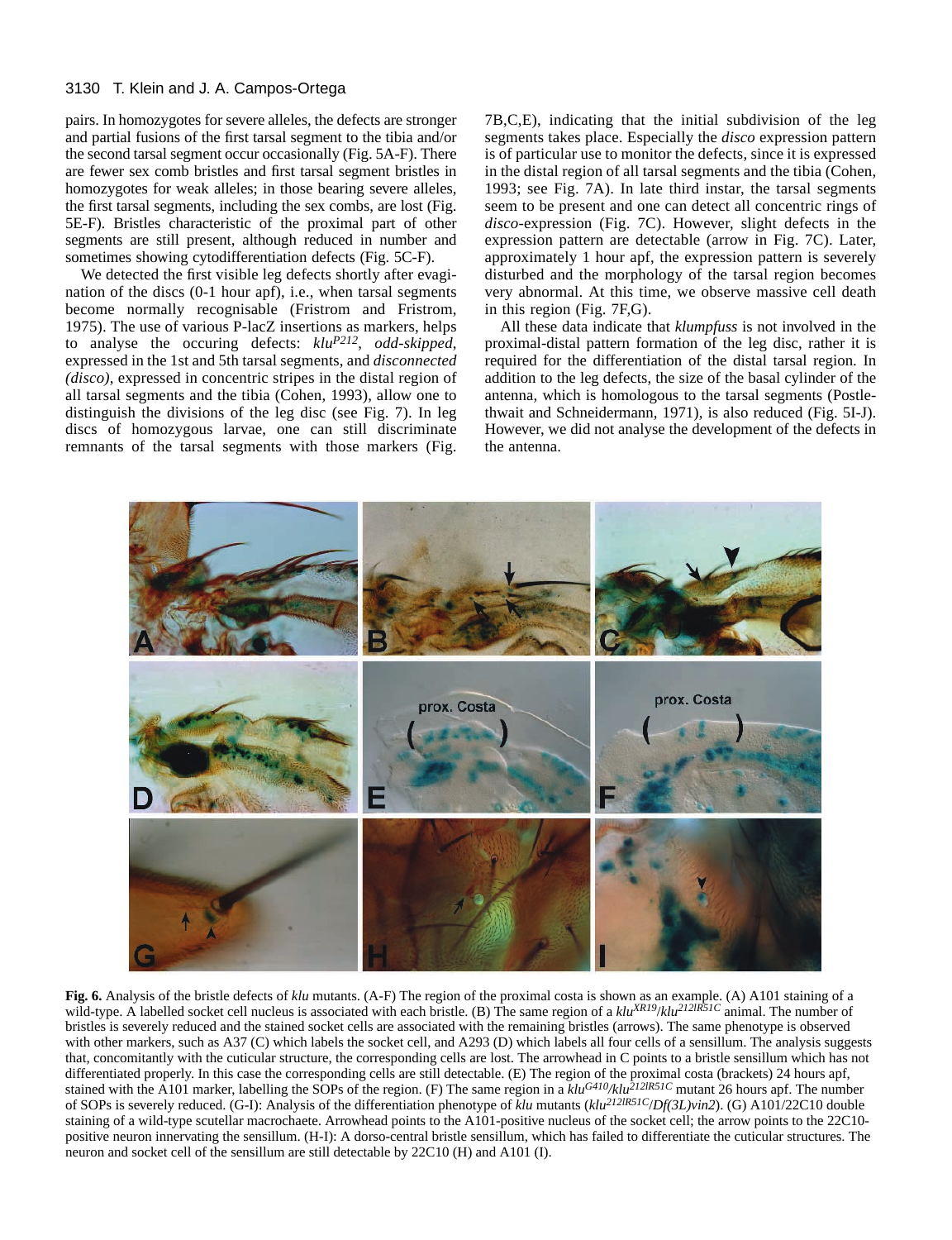

**Fig. 7.** Analysis of the leg phenotype of *klu* mutants. (A) Expression of *disco* P-lacZ in a wild-type evaginating leg 1 hours apf. Expression is seen in the proximal region of each tarsal segment (1- 5) and the tibia (Ti). (B) In a *klu212lR51C* evaginating leg the *disco* pattern in the tarsal region is severely disturbed and only the first and second tarsal segments are distinguishable. Note that *disco* expression in the third tarsal segment is still recognizable on the left side, whereas it is missing on the other side. The lack of expression on this side is correlated with a change in morphology, indicating that the integrity of the segment on this side is also disturbed. (C) *disco* expression in a late third instar leg disc of a *klu212lR51C* mutant. At this time, the tarsal segments are still distinguishable with *disco*. The arrowhead points to a region in the fourth tarsal segment where the expression has begun to fade. The comparison with the older disc shown in B suggests that the defects in the mutant become more severe with time and the integrity of the tarsal segments is finally lost. This is also manifest in the expression of the *kluP212* insertion. (D) Expression of *kluP212* in a heterozygous leg disc. All tarsal segments are distingishable. (E) A disc homozygous for *kluP212*. Some of the tarsal expression domains are collapsing, but remnants of expression are still visible (D-E, 1 hours apf). (F) *oddskipped* P-lacZ expression in a *klu212lR51C*/*kluXR19* late third instar leg disc. The expression is identical to that in wild-type discs (not shown). (F) Acridine orange staining of a wild-type leg disc 1 hours apf. Dead cells are revealed by the fluorescence of the incorporated acridine orange. (G) In a *klu212lR51C* leg disc of the same age a much larger number of dead cells is detectable, especially in the tarsal region (arrowheads). (H) The leg of a *klu212lR51C* animal showing the terminal phenotype: The tarsi 3-5 are fused, the distal part of the tibia is abnormal and the trochanter and femur are also fused. In addition, the number of bristles, especially in the femur, is reduced.

KLUMPFUSS, a Drosophila member of the EGR-family 3131

## **Most traits of the klumpfuss loss-of-function phenotype is rescued by the CNB4 cDNA**

We conducted a rescue experiment using the Gal4 system (Brand and Perrimon, 1993) to verify that the cloned transcription unit is *klumpfuss*. As activator, we used the Gal4 insertion *kluG410*, which drives *lacZ* expression in a pattern essentially identical to that of β-galactosidase in *kluP212*, although somewhat patchy. It induces a strong *klumpfuss* phenotype at 17˚C, which is not complemented by any of several *klu* alleles tested. Activation of *UAS-klumyctag11B* in either a  $k \frac{u}{g}$  /  $k \frac{u}{g}$  /  $k \frac{u}{g}$  or a  $k \frac{u}{g}$  /  $k \frac{u}{g}$  /  $k \frac{u}{g}$  /  $k \frac{u}{g}$  background leads to complete rescue of the bristle phenotype and partial rescue of the leg phenotype (Fig. 8A-F). The incomplete rescue of the leg phenotype is most probably due to the patchy activation of UAS-*klumpfuss* by *kluG410* (Fig. 3F). The effects of ectopic expression of *klumpfuss* will be described elsewhere.

#### **Phenotypic interactions reveal functional relationships of klumpfuss with the proneural genes**

To detect possible functional interrelationships with the proneural genes, we combined *klumpfuss* mutations with mutations of the *achaete-scute* complex (AS-C, Campuzano and Modolell, 1992). *In(1)ac3* animals lack most microchaetae and several macrochaetae in notum and legs (Fig. 9A; Lindsley und Zimm, 1992). This phenotype is strongly enhanced in flies homozygous for the severe allele  $klu^{212\bar{l}R63}$ , and less so in homozygotes for the hypomorph *kluP212*. Synergistic effects are obvious in the leg of these animals (Fig. 9C). The mutation *Hw49C* causes strong ectopic expression of ACHAETE and SCUTE (Skeath und Carroll, 1991), which leads to development of ectopic bristles. Thus, in *Hw49C* mutants, multiple bristles develop instead of the single anterior sternopleural bristle. In *Hw49C;kluP212* double mutants no bristles develop at the anterior sternopleural position. Hence, *kluP212* is epistatic to *Hw49C*.

*ase1* is a 19 kb deletion that removes the *asense* gene (Brand et al., 1993; Dominguez und Campuzano, 1993). *ase<sup>1</sup>* flies have a reduced number of bristles on anterior wing margin and abdomen; in addition, some of the wing margin bristles exhibit differentiation defects (Fig. 9E). In *klu* mutants, we observe a slight reduction in the number of bristles at the wing margin (Fig. 9D), which is strongly enhanced in double mutant combinations (Fig. 9F and G). Thus,  $ase<sup>1</sup>; klu<sup>212IR51C</sup>$  flies lack almost all bristles at the anterior wing margin and abdominal microchaetae are missing (Fig. 9). Since these defects have never been observed in the single mutants, a close functional relationship between *klumpfuss* and *asense* is probable. Interestingly, *asense* has a proneural function in the anterior wing margin but not in other regions of the body.

The phenotypic interactions described suggest functional interrelationships between *klumpfuss* and the AS-C. The epistatic relations between  $Hw^{49c}$  and  $klu^{P212}$  suggest that *klumpfuss* requires the activity of *achaete* and *scute* for its role in bristle development. Therefore, we examined the β-galactosidase expression of *kluP212* in *achaete* and *scute* mutants, and *vice versa*.

Ectopic expression of ACHAETE and SCUTE in  $Hw^{49c}$  is particularly strong along the second wing vein (Skeath und Carroll, 1991). Ectopic β-galactosidase expression was found in the territory of the second wing vein of  $Hw^{49c}$ ;*klu<sup>P212</sup>*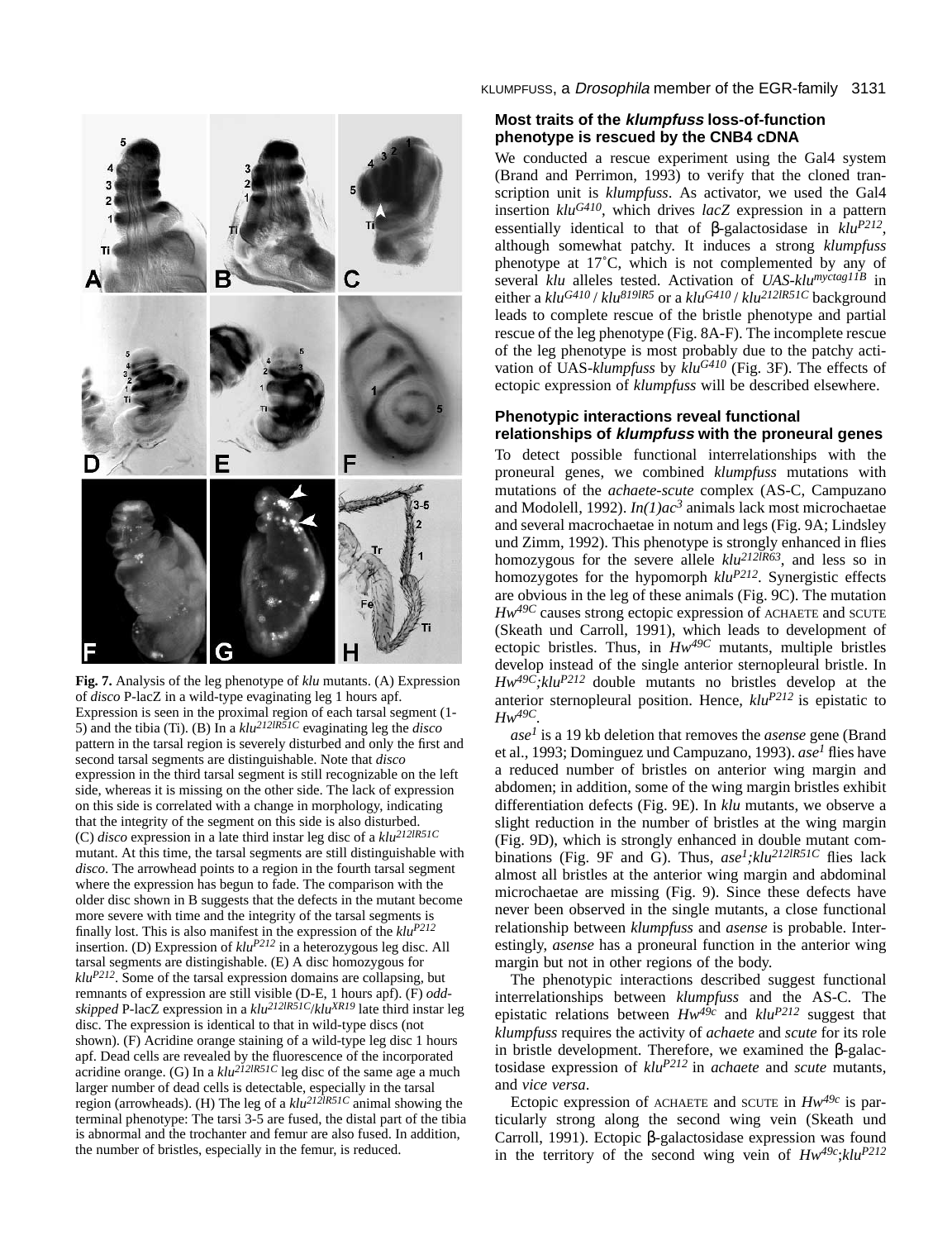**Fig. 8.** Rescue of *klu* mutants by UAS-*klu*. (A-C) Mutant phenotype of *kluG410* / *klu212lR5* heterozygotes; (D-F) in presence of UAS-klu. The phenotype at the positions shown is completely penetrant and is therefore used to demonstrate rescue. (A) The arrow points to the position where the anterior sternopleural macrochaete is located. It is lost in the mutant, together with other surrounding bristles. These bristles form when UAS *klumyc11B* is present, as seen in D. (B) Proximal region of the costa of the wing (arrowhead). The number of bristles is strongly reduced in the mutant, but are rescued in the presence of the UAS-*klu* construct (E). (C) The typical *klu* mutant leg phenotype. The tarsal segments are reduced in size and segments 3-5 are fused



together. The tibia is malformed. Also in this case a substantial rescue of the defect is observed in the presence of UAS-*klumyc 11B*, as shown in F. The incomplete rescue of the leg defects is probably due to the patchy expression of the UAS construct (see Fig. 3F).

imaginal discs. We next expressed UAS-*lethal of scute* driven by *patched-Gal4* (Hinz et al., 1994) and tested whether *klumpfuss* is ectopically expressed. Under these conditions, expression of *lethal of scute* in wild-type background induces bristle development within the *patched* domain (Hinz et al., 1994). We found ectopic activation of *klumpfuss* to be restricted to the *patched* expression domain in the wing disc and absent from the other regions. This indicates that *lethal of*



**Fig. 9**. Genetic interactions between alleles of *klu* and the AS-C. (A) A metathoracic leg of a *klu212lR63/Df(3L)vin2* animal. The arrow indicates fusion of the trochanter and femur. The number of bristles in the region of the femur is slightly reduced (compare with Fig. 5A). The same is true for the legs of  $ac^3$  animals (B). The combination of both mutations (C) results in a loss of nearly all bristles in the femur and a strong reduction in the number of bristles in the tibia. (D) There is a slight reduction in the number of bristles on the anterior wing margin of a *klu212lR51c/Df(3L)vin2* animal as compared with the wild-type (H). The same is true for an  $ase<sup>1</sup>$  hemizygous animal (E). In addition bristle differentiation defects are visible. (F) The anterior wing margin of a  $ase^1$ ;  $klu^{819}R5/klu^{XR19}$  mutant. The number of hairs is strongly reduced. (G) The same region in a *ase1*; *klu212lR63/kluXR19* mutant. All bristles except one are lost.

*scute* is able to activate *klumpfuss* expression, but apparently only in the wing region.

In  $In(1)$ sc<sup>10-1</sup> flies, where no ACHAETE or SCUTE protein is detectable (Skeath and Carroll, 1991) and all innervated bristles of head and thorax are missing (Garcia-Bellido, 1979), the overall *klumpfuss* expression pattern in imaginal discs is normal. However, we found that a few expression domains are weaker or absent in the wing region (arrows in Fig. 5G). Conversely, no abnormality in the ACHAETE expression pattern could be detected in *klu* mutants (data not shown).

These results indicate a weak influence of AS-C genes on *klumpfuss* expression, which is restricted to the wing area of the wing disc. However, the overall expression pattern of *klumpfuss* is largely independent of proneural genes. Consequently, the functional relationship revealed by the genetic interactions, is likely to occur at a post-transcriptional level.

## **DISCUSSION**

## **klumpfuss is a member of the EGR family of transcription factors**

Sequence analysis predicts a protein of 750 amino acids with four zinc-finger domains. Sequence comparison revealed a high homology of zinc fingers 2-4 with those of the members of the EGR family. All members of this family bind the DNA consensus sequence GCGC(G/T)GGGCG. Although DNAbinding data are still lacking, it is likely that KLUMPFUSS also binds to this sequence, since all amino acids that make contacts with the EGR target sequence, as well as the aspartic acid following the first arginine contacting the target sequence of zinc finger 3 of WT-1, are conserved in KLUMPFUSS. This residue is essential since exchanges at the aspartic acid position abolish the DNA-binding capacity of WT-1 (Pelletier et al., 1991). Interestingly, an aspartic acid at the corresponding position in the other two zinc fingers is completely conserved among the EGR proteins, WT-1 and KLUMPFUSS (see Fig. 2A). Like WT-1, KLUMPFUSS has an additional, fourth zinc finger which is unrelated to those of other members of the family (Call et al., 1990; Gessler et al., 1990). However, it seems improbable that KLUMPFUSS represents a true orthologue of WT-1, since WT-1 homologues in vertebrates (Larson et al.,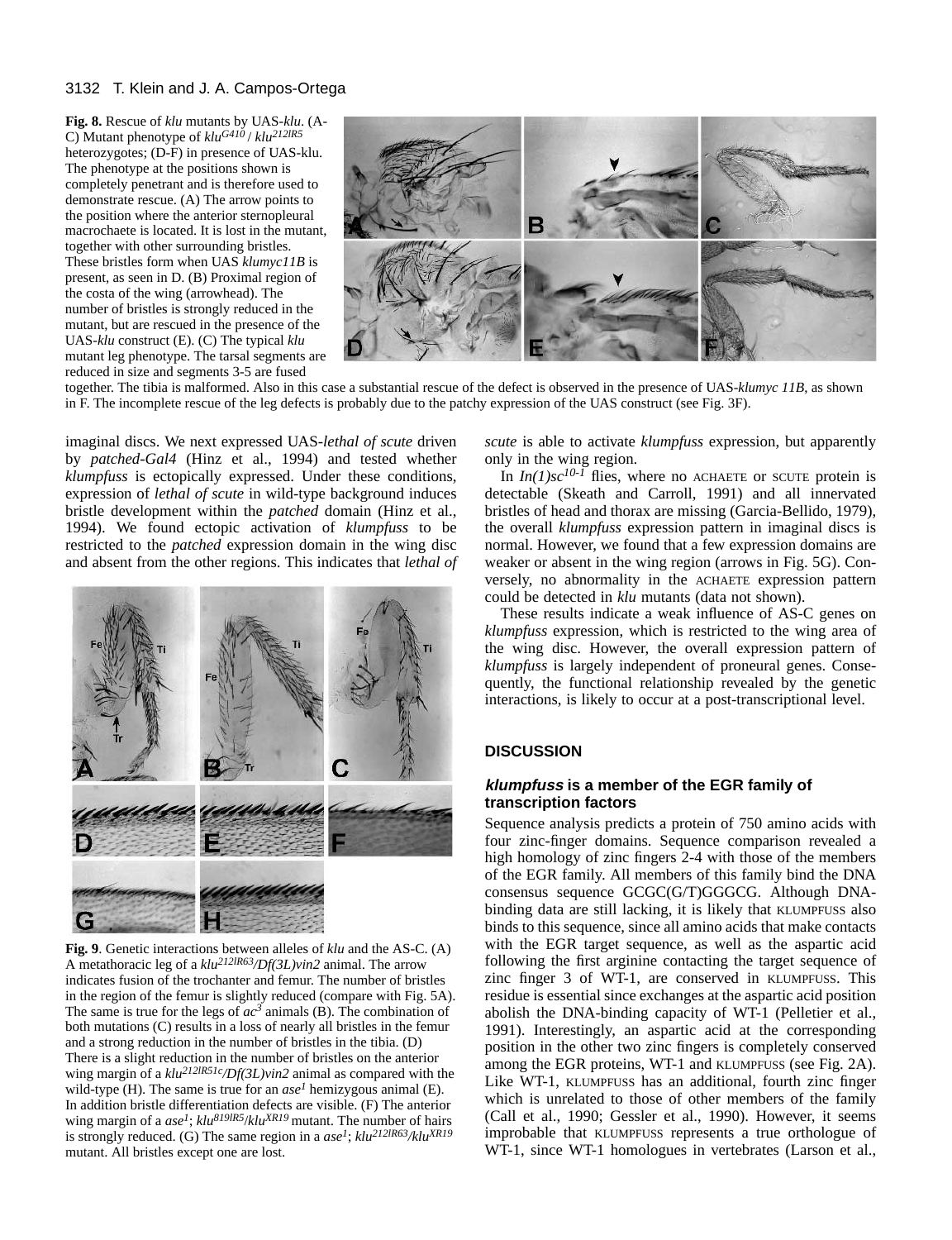1995) and KLUMPFUSS share no other significant homology outside the zinc finger region.

So far only two other proteins are described as EGR-like in invertebrates the *Drosophila* genes *stripe* (*sr*) and *huckebein* (*hkb*, Broenner et al., 1994). However, whereas the zinc finger of STRIPE have the characteristic amino acids for the binding of the DNA consensus sequence, in the zinc fingers of HUCKEBEIN four out of the six amino acids are not conserved. Therefore, from these data, it appears improbable that HUCKEBEIN binds to the same target sequence as the EGR proteins and is probably a more distantly related protein. Outside the zinc-finger region all proteins of the EGR family are different; thus, on the basis of the sequence, it is not possible to decide about whether KLUMPFUSS acts as a transcriptional activator, like the EGR proteins, or as a repressor.

### **klumpfuss is involved in initial steps of differentiation processes**

Certain bristles and the corresponding A101-positive (SOP) cells were frequently missing in *klumpfuss* mutants. One may of course ask whether lack of A101 expression indeed signals the lack of the SOP, and whether this is due to functional deficits of the genes of the AS-C in *klumpfuss* mutants. If loss of *klumpfuss* function were to lead to functional defects of AS-C gene function, commitment of epidermal cells as SOPs would not occur. However, single cells expressing ACHAETE, i.e., with the characteristics of SOPs, were indeed present in the proneural clusters of *klumpfuss* mutants. Therefore, SOP development appears to be initiated correctly. The data on *klumpfuss* expression in flies mutant for the AS-C point to a role for *klumpfuss* in early steps of bristle development, but downstream of the proneural proteins. We assume that the cells that would normally have become SOPs switch fate before they activate A101 expression and probably die. The assumption that SOPs enter apoptosis is supported by the observation of abundant cell death in other developing organs of *klu* mutants, like the legs. All these data thus suggest that at certain bristle positions, such as that of the anterior sternopleural, *klumpfuss* is required during early bristle development immediately after proneural gene function, in order to allow a particular epidermal cell to develop as a SOP.

Our data imply that *klumpfuss* activity is restricted to the time of SOP specification, expression being switched off when the cell initiates SOP development. Since *klumpfuss* is apparently not expressed in bristle cells later in development, the gene has an influence on cells in which it is apparently not expressed. Such a delayed effect is also found for proneural genes. Dominguez and Campuzano (1993) showed that bristle differentiation defects at the anterior wing margin in *asense* mutants can be rescued by duplications of the *achaete* and *scute* genes. These latter genes are, however, switched off in the nascent SOP (Cubas et al., 1991); consequently, the effect on *asense* has to be indirect. This implies that a differentiation program of which *klumpfuss* takes part is initiated during specification of the SOP, and is needed for the proper differentiation of the SOP and the cells that it generates*.* In certain bristle positions, e.g. the dorsocentrals, all bristle cells are still detectable with specific markers, but only remnants of the bristle are present. Granted that *klumpfuss* expression probably occurs in all proneural clusters that give rise to bristles, its role

obviously varies in importance depending on the site. It might nevertheless act as a general factor in bristle development, both at intitial steps of SOP specification and during differentiation of its progeny cells.

Following overexpression of proneural genes, supernumerary bristles arise within the regions in which bristles normally develop in the wild type. Rodriguez et al. (1991) interpreted this observation as a manifestation of spatially restricted competence of the imaginal discs to develop sensory organs. That is to say, imaginal disc cells require a certain competence in order to respond to proneural gene activity. *klumpfuss* expression domains include most, or all, proneural clusters that give rise to bristles in the imaginal discs; however, with the exception of the wing area, its expression seems to be largely independent of proneural gene activity in the imaginal discs. It is tempting to speculate that *klumpfuss* may act to confer on the imaginal neurogenic regions the competence to respond to proneural gene activity.

With respect to the leg defects, similar conclusions can be drawn. Prior to, and at the time when the defects arise in the mutants (0-1 hpf), expression of *klumpfuss* is confined to the distal region of each leg segment. *klu* mutants lack distal structures in tarsal segments, which are frequently fused. These defects are visible as early as the time at which the tarsal segments become recognizable and, at this time, clusters of apoptotic cells are seen. Therefore, although the initial subdivision of leg segments takes place, the cells in the distal part of the tarsal segments eventually enter apoptosis. On this basis, we propose that *klumpfuss* is required for the onset of differentiation of the distal part of the tarsal segments. In addition, *klumpfuss* is also required for bristle development within proximal regions of the leg discs.

We thank Bill Chia and Samy Bahri for help with sequencing, and Susan Rolfe for excellent technical assistance in some experiments. Further, T. K. would like to thank Dr Alfonso Martinez-Arias for help during the end of the work. This work was supported by the Deutsche Forschungsgemeinschaft (SFB 243), a grant of the European Union (No. CI1\*-CT92-0014), and the Fonds der Chemischen Industrie.

#### **REFERENCES**

- **Bellen, H. J., Vaessin, H., Bier, E., Kolodkin, A., D'Evelyn, D., Kooyer, S. and Jan, Y. N.** (1992). The *Drosophila* couch potato gene, an essential gene required for normal adult behavior. *Genetics* **131**, 365-375
- **Bier, E., Ackermann, L., Barbel, S., Jan, L. and Jan, Y. N.** (1988). Identification and characterization of a neuron-specific nuclear antigen in *Drosophila*. *Science* **240**, 913-916
- **Bier, E., Vaessin, H., Sherperd, S., Lee, K., MC Call, V., Barbel, S., Ackermann, L., Carretto, R., Uemura, T., Grell, E., Jan, L. Y. and Jan, Y. N.** (1989). Searching for pattern and mutation in the *Drosophila* genome with a P-lacZ vector. *Genes Dev*. **3**, 1273-1287
- **Bier, E., Vaessin, H., Younger-Sherperd, S., Jan, L. Y. and Jan, Y. N.** (1992). *deadpan*, an essential pan-neural gene in *Drosophila*, encodes a Helix-Loop-Helix protein similar to the *hairy* gene product. *Genes Dev*. **6**, 2137-2151
- **Blair, S., Giangrande, A., Skeath, J. B. and Palka, J.** (1992). The development of normal and ectopic sensilla in the wings of *hairy* and *Hairy wing* mutants of *Drosophila*. *Mech. Dev.* **38**, 3-16
- **Boulianne, G. L., de la Concha, A., Campos-Ortega, J. A., Jan, L. Y. and Jan, Y. N.** (1991). The *Drosohila* neurogenic gene *neuralized* encodes a novel protein and is expressed in precursors of larval and adult neurons. *EMBO J.* **10**, 2975-2983
- Brand, M. and Perrimon, N. (1993). Targeted expression as a means of